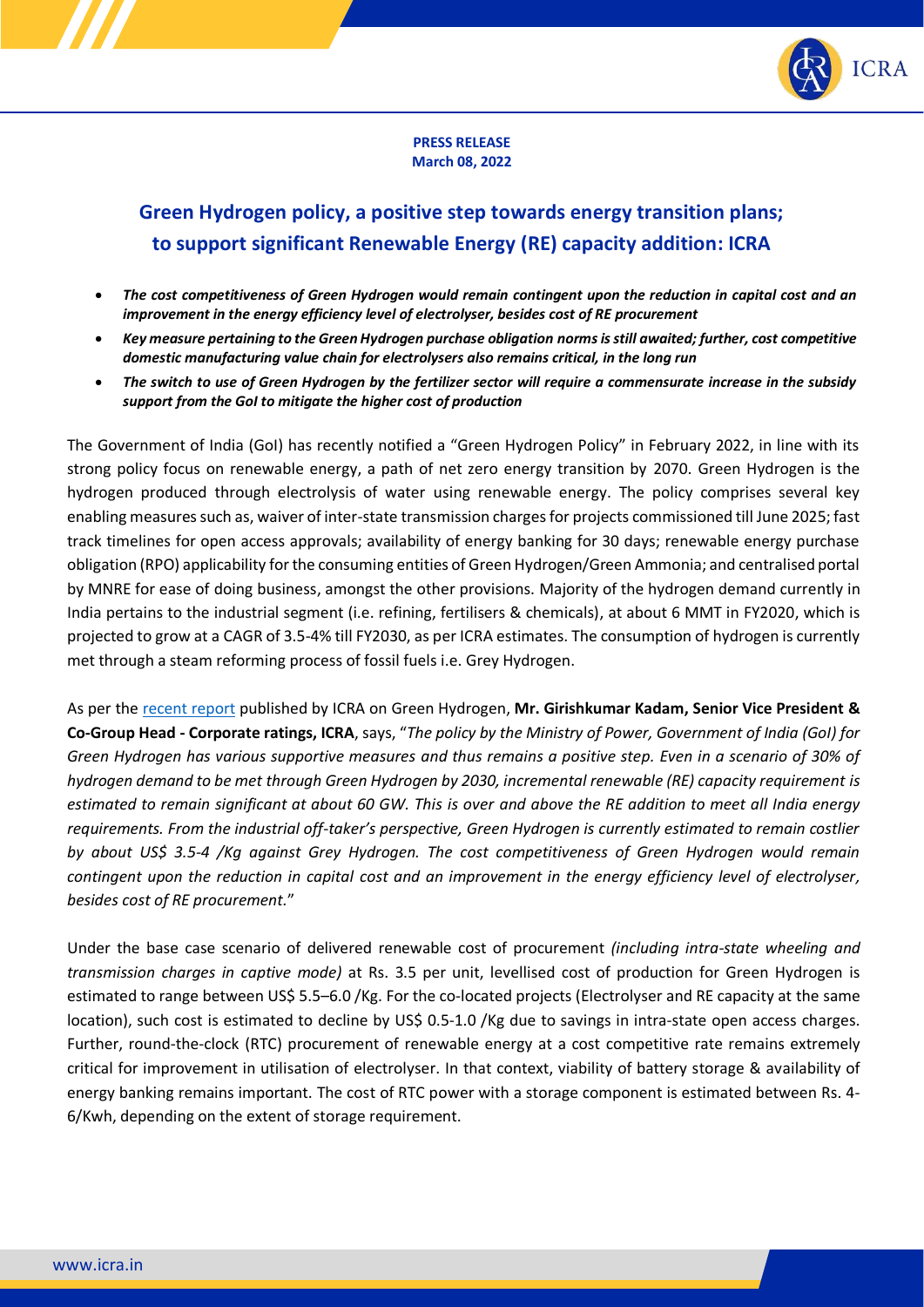

Commenting further on the demand from the fertiliser sector, **Mr. Prashant Vasisht, Vice President & Co-Group Head – Corporate Ratings,** said, "With *Green Hydrogen being currently costlier as against Grey Hydrogen, switch to use of Green Hydrogen by the fertilizer sector will require a commensurate increase in the subsidy support from the GoI to mitigate the higher cost of production. In case of phosphatic fertilizers, manufacturers may focus on procurement of Green Ammonia instead of Green Hydrogen as the ammonia-manufacturing facility may require significant investments, thus providing opportunity to standalone green ammonia manufacturers too."*

On the policy front, key measures pertaining to the Green Hydrogen purchase obligation norms are still awaited. The Renewable Purchase Obligation (RPO) framework has been a similar regulatory measure, which has supported the RE capacity addition / consumption of renewables by the obligated entities. Further, cost competitive domestic manufacturing value chain for electrolysers also remains critical, in the long run.

**Mr. Vikram V., Vice President & Sector Head – Corporate Ratings, ICRA, further added, "***While the announced policy measures in terms of clear timelines for open access approvals & availability of energy banking remain positive, such norms (including the intra-state open access charges) actually vary widely across the states as determined by State Electricity Regulatory Commissions (SERCs). As a result, the consistency in these norms and applicable charges across the states is important to promote the use of open access / banking of RE power for green hydrogen projects. Further, the notification of draft rules by the Ministry of Power, GoI for allowing open access for green hydrogen projects is awaited."*

| <b>Media Contacts:</b>        |                            |                                 |                             |
|-------------------------------|----------------------------|---------------------------------|-----------------------------|
| Naznin Prodhani               | <b>Venkat Raman</b>        | Poornima Tyagi                  | <b>Shreya Bothra</b>        |
| Head Media & Communications   | Manager - Media &          | Deputy Manager- Media &         | Manager - Media &           |
| ICRA Ltd                      | Communications             | Communications                  | Communications              |
| Tel: + (91 124) 4545300,      | <b>ICRA Ltd</b>            | ICRA Ltd                        | ICRA Ltd                    |
| Dir - 4545860                 | Tel: +91 90297 92600       | Tel: +(91-124)4545300, Ext: 840 | Tel: +91- 9810934940        |
| Email:                        | Email:                     | Email:                          | Email:                      |
| naznin.prodhani@icraindia.com | venkat.raman@icraindia.com | poornima.tyagi@icraindia.com    | shreya.bothra@icraindia.com |

## **For further information, please contact:**

#### © Copyright, 2022 ICRA Limited. All Rights Reserved.

All information contained herein has been obtained by ICRA from sources believed by it to be accurate and reliable. Although reasonable care has been taken to ensure that the information herein is true, such information is provided 'as is' without any warranty of any kind, and ICRA in particular, makes no representation or warranty, express or implied, as to the accuracy, timeliness or completeness of any such information. Also, ICRA or any of its group companies, while publishing or otherwise disseminating other reports may have presented data, analyses and/or opinions that may be inconsistent with the data, analyses and/or opinions presented in this publication. All information contained herein must be construed solely as statements of opinion, and ICRA shall not be liable for any losses incurred by users from any use of this publication or its contents.

#### **Disclaimer:**

This Press Release is being transmitted to you for the sole purpose of dissemination through your newspaper/magazine/agency. The Press Release may be used by you in full or in part without changing the meaning or